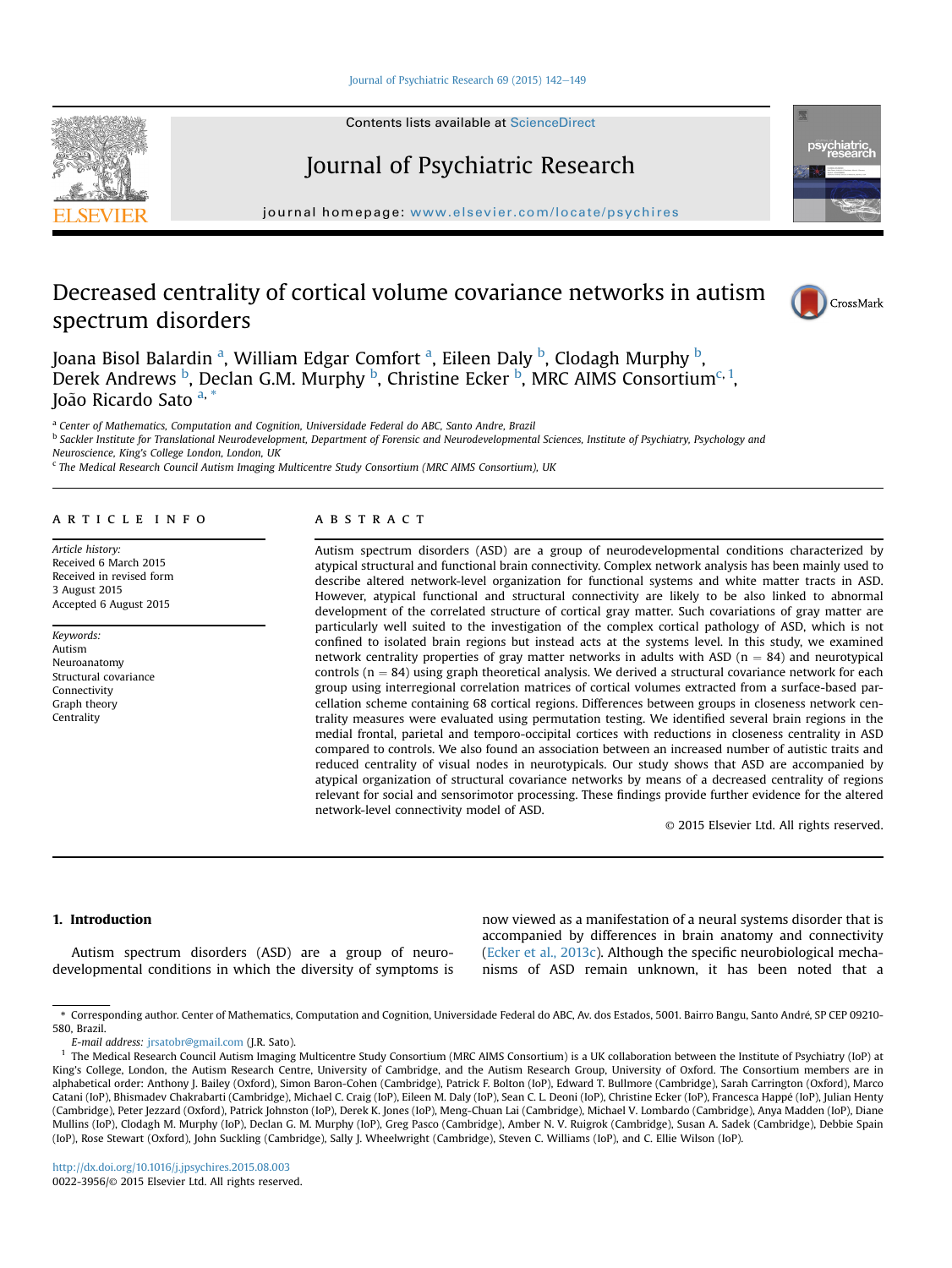dysregulation to the developmental trajectory of the brain is likely to affect not only the neuroanatomical makeup of isolated regions, but also the formation of the global anatomical circuitry required for functional integrative processing [\(Belmonte et al., 2004;](#page-6-0) [Geschwind and Levitt, 2007a\)](#page-6-0). However, the impact of ASD on the integrated development of the brain as a connected neural system remains largely unknown.

To date, insights into abnormal anatomical connectivity in ASD have been mainly derived from neuroimaging studies examining white-matter differences using voxel-based morphometry or diffusion tensor imaging (DTI). Combined with data from functional connectivity magnetic resonance imaging [\(Just et al., 2012](#page-6-0)) these findings have contributed to the general notion of global hypoconnectivity in the brain in ASD. For instance, individuals with ASD have widespread reductions in the volume of white matter during childhood, adolescence and adulthood compared to age-matched neurotypical controls [\(McAlonan et al., 2009; Ecker et al., 2012\)](#page-6-0). Altered fiber tract connectivity in ASD is also frequently observed in the neurocognitive systems that are likely to mediate autistic symptoms and traits, such as limbic and language pathways, frontostriatal circuitry and the corpus callosum [\(Vissers et al.,](#page-7-0) [2012\)](#page-7-0). The widely spatially distributed nature of these previous findings further supports the notion of ASD as a 'developmental disconnection syndrome' [\(Geschwind and Levitt, 2007b](#page-6-0)). Moreover, it has also been suggested that atypical anatomical connectivity of the brain in ASD may not be restricted to white-matter but may also affect gray-matter [\(Abrahams and Geschwind, 2010; Ecker](#page-6-0) [et al., 2013b\)](#page-6-0). However, there are only a few studies to date exploring differences in putative measures of gray-matter connectivity in ASD ([Zielinski et al., 2012](#page-7-0)).

In order to explore gray-matter neuroanatomy as a connected neural system, an increasing number of studies have proposed the use of structural covariance MRI techniques [\(Evans, 2013\)](#page-6-0). The analysis of structural covariance can be used to define anatomical relationships among a set of brain regions based on the interregional statistical associations of different morphometric graymatter features, such as cortical thickness or gray-matter density ([Mechelli et al., 2005; Lerch et al., 2006; He et al., 2007](#page-6-0)). Although the neurobiological interpretation of these associations remains vague, it has been demonstrated that networks of gray-matter covariance are highly heritable ([Schmitt et al., 2008\)](#page-7-0), and resemble patterns of coordinated structural maturation ([Zielinski](#page-7-0) [et al., 2010; Raznahan et al., 2011; Alexander-Bloch et al., 2013b\)](#page-7-0). Alternatively, it has been showed that structural covariance may also reflect disease propagation effects, since brain regions showing volumetric reductions in patient' populations also exhibit increased anatomical covariance ([Seeley et al., 2009](#page-7-0)). Therefore, the distinction between increased correlation due to connectivity or common pathological factors is important because both measurements might represent different factors affecting the organization of gray matter covariance networks.

Given the association between synchronized developmental change in distributed cortical regions and patterns of inter-regional anatomical correlations, one would likewise expect ASD to be associated with differences in anatomical gray-matter covariance especially because the emergence of autism symptomatology occurs in a critical period for brain maturation (i.e. before the age of 3). Indeed, preliminary findings suggest that the association between behavioral autistic features and changes in brain morphology can be expressed as atypical patterns of shared anatomical variance between brain regions. For example, ([McAlonan et al., 2005](#page-6-0)) reported differences in gray-matter covariance between brain regions of the limbic-striatal 'social' brain systems in children with ASD. Moreover, ([Sato et al., 2013\)](#page-7-0), using a machine learning approach, have shown that correlations

between cortical thickness measures in frontal and temporal regions are associated with the presence of autistic symptoms. However, it has not yet been established whether differences in the organization of these gray-matter covariance networks are a characteristic feature of ASD.

Recently, complex network analysis based on graph theory has been used to characterize various organizational properties of the large-scale functional and structural networks of the brain ([Alexander-Bloch et al., 2013a](#page-6-0)). These approaches use properties of network dynamics to describe the brain as a complex network composed of regions (i.e. nodes) and the connections between them (i.e. edges) [\(Bullmore and Sporns, 2009\)](#page-6-0). The application of graph theory metrics of centrality to brain networks based on neuroimaging data have revealed a set of specific brain regions that tend to be highly connected (i.e. hubs), which express the increased capacity of these regions in interacting with many other regions, thus facilitating the integration of information across the network ([Rubinov and Sporns, 2010\)](#page-7-0). Regions with high centrality, however, are also likely to be more vulnerable to pathological factors, as suggested by evidence showing that hub regions are more likely to present morphometric differences than non-hubs in many brain disorders, including ASD [\(Crossley et al., 2014](#page-6-0)).

In the present study, we therefore examined differences in the organization of networks of cortical gray-matter volume covariance in ASD. Specifically, we investigated whether ASD would affect network centrality structure. For this purpose, we used graph theory-derived closeness centrality measures. In order to capture the influence of both connectivity-driven and disease-related factors on structural covariance, we computed two different metrics: connectivity-closeness and integrity-closeness. In neurotypicals, a central position in structural and functional networks has consistently been reported for medial parietal, frontal, and temporal regions [\(Bassett et al., 2008; Hagmann et al., 2008\)](#page-6-0), which are classically described as multi-modal associative cortical areas involved in a broad range of cognitive processes ([Mesulam, 1998\)](#page-6-0). As previous findings have suggested that individuals with ASD show under-connectivity when compared to normal controls in several neurocognitive systems, we would expect to see reductions in structural covariance network centrality in those cortical regions which appear to be adversely associated with autistic symptoms and traits.

#### 2. Method

#### 2.1. Participants

Eighty-four right-handed men with ASD and 84 matched con-trols aged 18-42 years ([Table 1](#page-2-0)) were recruited by advertisement and subsequently assessed at 1 of 3 centers: the Institute of Psychiatry, King's College London; the Autism Research Centre, University of Cambridge; and the Autism Research Group, University of Oxford. Approximately equal ratios of cases to controls were recruited at each site: London, 38:38; Cambridge, 31:29; and Oxford, 15:17. Data from these samples has already been published in Ecker et al. ([Ecker et al., 2012, 2013a](#page-6-0)), where further details on this specific set of patients can be found.

Exclusion criteria for all participants included a history of major psychiatric disorder, head injury, genetic disorder associated with autism, or any other medical condition affecting brain function. We excluded participants with substance abuse and participants on antipsychotic medications, mood stabilizers, or benzodiazepines. All participants with ASD were diagnosed according to International Classification of Diseases (ICD)-10 research criteria and confirmed using the Autism Diagnostic Interview-Revised ([Lord](#page-6-0) [et al., 1994](#page-6-0)) to ensure that all participants with ASD met the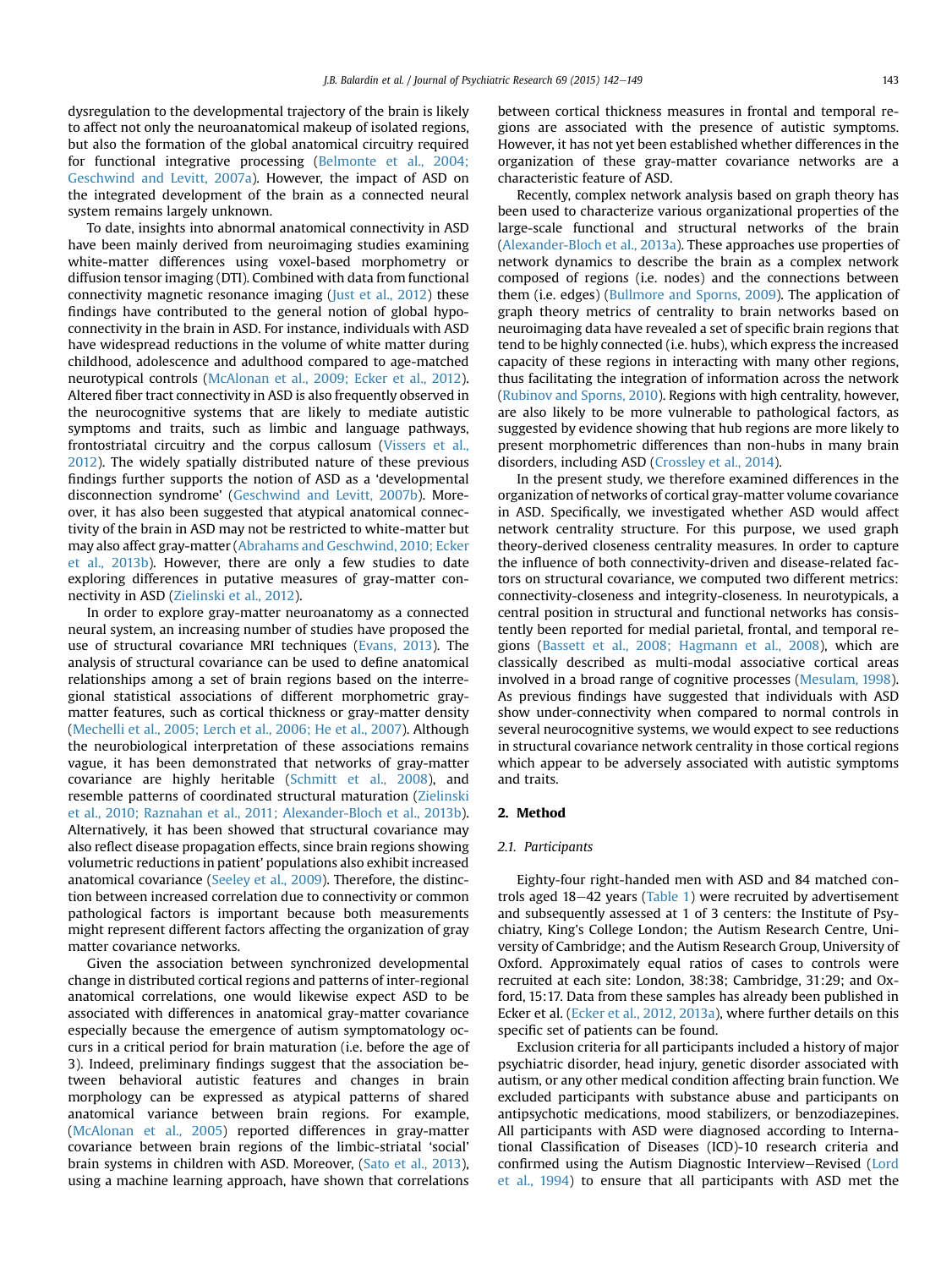<span id="page-2-0"></span>Table 1 Participants characteristics.

| Characteristic                | Mean (SD) [range]     |                      |           |  |  |  |  |
|-------------------------------|-----------------------|----------------------|-----------|--|--|--|--|
|                               | $ASD(n = 84)$         | Control ( $n = 84$ ) | p-value   |  |  |  |  |
| Age (years)                   | $26(7)$ [18-43]       | $28(6)$ [18-43]      | 0.07      |  |  |  |  |
| WASI full IQ score            | 110 (14) [73-135]     | 114 (12) [77-137]    | 0.07      |  |  |  |  |
| ADI-R score                   |                       |                      |           |  |  |  |  |
| Social                        | $18.04(5.31)[9-28]$   | <b>NA</b>            | <b>NA</b> |  |  |  |  |
| Communication                 | 14.08 (4.29) [8-25]   | <b>NA</b>            | <b>NA</b> |  |  |  |  |
| Repetitive behavior           | $4.97(2.16)[2 - 10]$  | <b>NA</b>            | <b>NA</b> |  |  |  |  |
| ADOS total score <sup>a</sup> | $9.26(4.49)[3 - 21]$  | <b>NA</b>            | <b>NA</b> |  |  |  |  |
| AO total score <sup>b</sup>   | $30.59(8.49)[4 - 46]$ | $14.48(6.08)[3-34]$  | < 0.001   |  |  |  |  |

Abbreviations: ADI-R, Autism Diagnostic Interview-Revised; ADOS, Autism Diagnostic Observation Schedule; ASD, Autism Spectrum Disorder, NA, Not Applicable; WASI, Wechsler Abbreviated Scale of Intelligence; AQ, Autism Spectrum Quotient. Information was available for 82 individuals with ASD.

 $<sup>b</sup>$  Information was available for 81 individuals with ASD and for all 84 controls.</sup>

criteria for childhood autism. All cases of ASD reached ADI-R algorithm cutoffs in the 3 domains of impaired reciprocal social interaction, communication, and repetitive behavior/stereotyped patterns, although failure to reach cutoff in 1 of the domains by 1 point was permitted. We also assessed autistic traits in both case and control participants, using the Autism Spectrum Quotient ([Baron-Cohen et al., 2001](#page-6-0)).

#### 2.2. MRI data acquisition

Details of the acquisition protocol have been previously described by ([Ecker et al., 2012, 2013](#page-6-0)). All participants were scanned with contemporary magnetic resonance imaging (MRI) scanners operating at 3T and fitted with an 8-channel receive-only head coil (GE Medical Systems HDx at the Autism Research Centre, University of Cambridge and the Institute of Psychiatry, King's College London; Siemens Medical Systems Trim Trio at the Autism Research Group, University of Oxford). A specialized acquisition protocol with quantitative imaging (driven-equilibrium singlepulse estimation of T1) was used to ensure standardization of structural MRI scans across the 3 scanner platforms. This protocol has been validated and is described elsewhere ([Deoni et al., 2008\)](#page-6-0).

#### 2.3. Imaging processing

Scans were initially screened by a radiologist to exclude clinically significant abnormalities and to assess the existence of movement. Scans of insufficient quality were excluded from the analysis. Brain anatomy of the data has already been investigated with other approaches in previous studies [\(Ecker et al., 2012,](#page-6-0) [2013a](#page-6-0)). The volume of brain regions was estimated using the FreeSurfer software package (version 5, [https://surfer.nmr.mgh.](https://surfer.nmr.mgh.harvard.edu) [harvard.edu](https://surfer.nmr.mgh.harvard.edu)). These well validated and fully automated procedures have been extensively described elsewhere ([Dale et al.,](#page-6-0) [1999; Fischl and Dale, 2000](#page-6-0)). Briefly, the analysis involved nonuniform intensity correction, intensity normalization and removal of non-brain tissue. The cortical boundaries between gray and white matter, and between gray matter and cerebrospinal fluid (CSF), were tracked, tessellated and smoothed to produce a surface mesh. Topology correction and surface deformation were applied and cortical thickness (CT) was estimated by considering the closest distance from the gray/white matter boundary to the gray matter/ CSF boundary at each vertex on the tessellated surface. The cortical surface of each hemisphere was then parcellated based on gyral and sulcal landmarks according to the Desikan-Killiany atlas ([Desikan et al., 2006](#page-6-0)). The surface area (SA) was calculated by taking the sum of the area of the vertices in each parcellation. Cortical volume was then calculated as the product of the SA and CT for each region. The estimated volume of these 68 parcellated regions was then used in further analyses. For each region, the effects of age were removed by using linear multiple regression (and keeping the residuals).

### 2.4. Structural covariance and graph measures

In order to compare differences between individuals with ASD and neurotypical controls, undirected weighted cortical networks were obtained for each group by structural covariance (pairwise Pearson correlation coefficient between the volumes of cortical regions, estimated by FreeSurfer). Since homologous-region interhemispheric centrality could be explicable by asymmetric patterns of regional covariance [\(Mechelli et al., 2005](#page-6-0)) rather than by any more fundamental network organizational property, we averaged the volumes of homologous regions in the left and right hemispheres. The correlation matrix of volumes within each group describes the structural covariance between regions. The correlation matrix A\_i (i = 1,2; 1 = control; 2 = ASD) defines an undirected weighted graph G\_i in which the strength of the edge linking one node to another is given by the absolute value of the correlation between them. For each node (i.e. brain region), closeness centrality measures were computed in order to quantify the relevance of the node in the context of the whole network [\(Freeman, 1978\)](#page-6-0). The closeness index measures how close a node is to the rest of the nodes in the brain, and reflects the node's integration capacity ([Rubinov and Sporns, 2010](#page-7-0)).

The connectivity-closeness assumes that the observed volumetric correlations mirror functional and/or structural brain connectivity. In this case, we define the distance between the nodes i and j as the inverse of the absolute values of the correlation coefficient between i and j, i.e., the greater the correlation, the shorter is the distance. Thus, the connectivity-closeness measures how close a change in the volume of one brain region is to the changes in the volumes of other regions. This coefficient is suitable in order to investigate functional network effects on structural covariance, since it reflects the efficiency of communication (i.e., shortest paths). On the other hand, integrity-closeness assumes that increased interregional correlations are primarily associated with common impairment in distinct brain regions, which is driven by pathological conditions. We defined the integrity-closeness considering the absolute values of the correlation coefficient as the distances between nodes. Note that this distance definition is the inverse of the one in connectivity-closeness. In this sense, the shortest paths reflect the less affected paths between brain regions, i.e., brain integrity at each node.

#### 2.5. Statistical analysis

Statistical significance of the group differences of closeness measures at each node was assessed using permutation testing that allowed us to assign a probability value to each node of the graph. In the permutation test, the group labels were randomly distributed across individuals between groups, and the correlation matrix of each group were recalculated 100 000 times. This allowed for the non-parametric estimation of the null distribution for the observed group difference at each node. The significance level was set at 5% following false discovery rate (FDR) correction for multiple comparisons.

## 3. Results

Participant demographic characteristics are shown in Table 1. There were no differences (2-tailed) between people with ASD and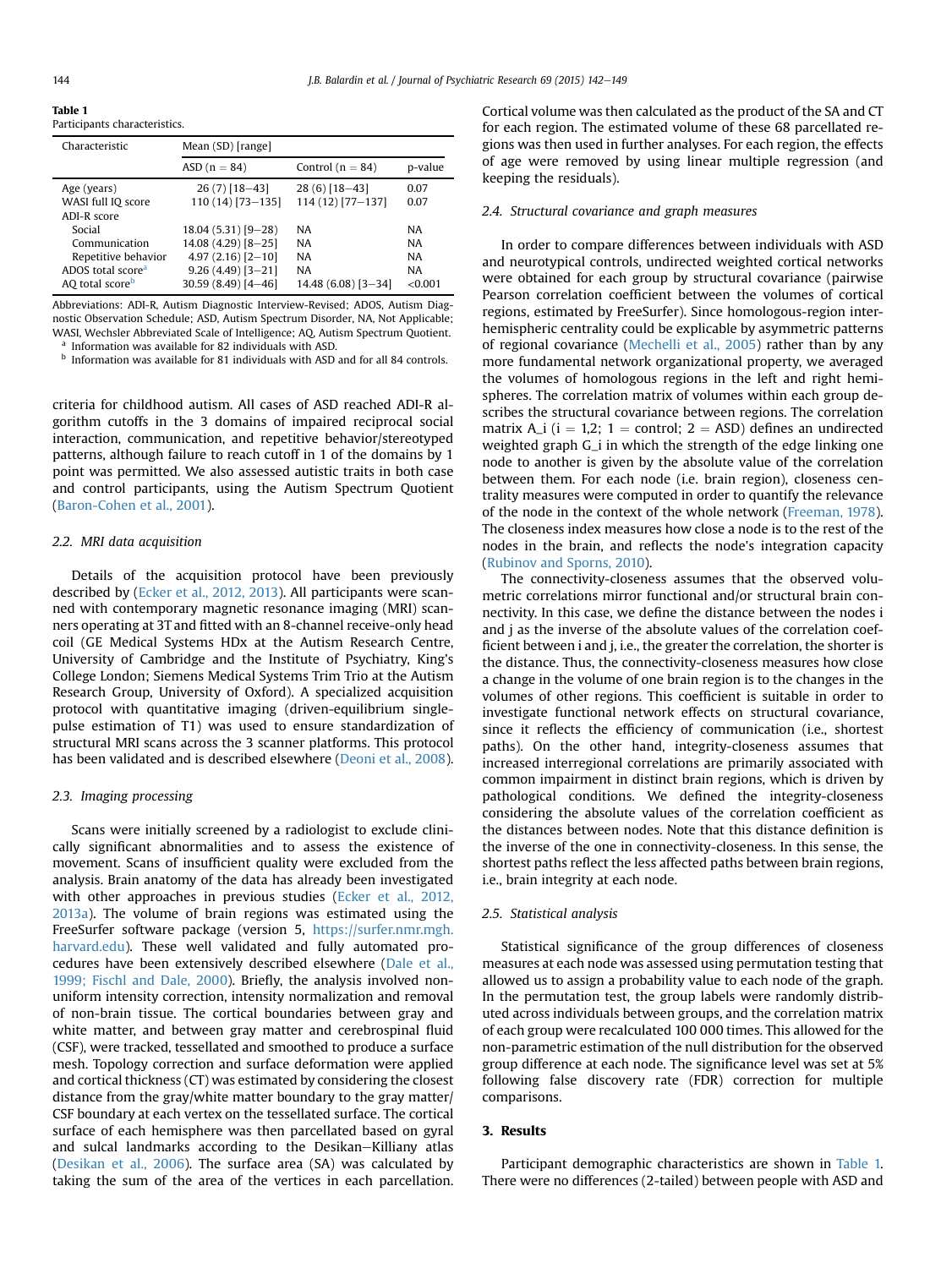controls in age ( $t166 = -1.82$ ;  $P = .07$ ) and full-scale IQ ( $t166 = 1.78$ ;  $P = .07$ ). As expected, individuals with ASD scored high in autistic traits ( $t166 = 10.36$ ;  $P < .001$ ).

Table 2 presents the closeness centrality measures for all nodes in the structural covariance network estimated for each group of individuals. Significant group differences (FDR corrected  $p < 0.05$ ) were identified only in the integrity-closeness. This measure was reduced for the ASD network in seven brain regions ([Fig. 1\)](#page-4-0), including the superior parietal and paracentral lobule, lingual, fusiform and parahippocampal cortices, and lateral orbitofrontal and precuneous cortices.

In a subsequent post-hoc analysis, we assessed the integritycloseness of these regions in networks estimated for subgroups of control and ASD individuals, categorized as scoring either high or low on the Autism Spectrum Quotient (using the median as a cutoff;  $ASD = 31$ , Controls = 13). Note that an increased number of autistic traits in controls was associated with reduced integritycloseness in the lingual and fusiform gyri ([Fig. 2\)](#page-4-0).

The box plots in [Fig. 3](#page-4-0) show that the pattern of structural covariance in ASD is characterized by stronger positive interregional correlations compared to controls, suggesting that the observed reduced integrity-closeness in the ASD network may indeed reflect the coordinated effects of disease-related factors on cortical volume.

## 4. Discussion

In this study, we examined centrality properties of networks of cortical gray matter covariance in adults with ASD and neurotypical controls using graph theoretical analysis. We derived an anatomical

brain network for each group using interregional correlation matrices of cortical volumes, extracted from a surface-based parcellation scheme. Using permutation testing, we identified several brain regions in the medial frontal, parietal and temporo-occipital cortices with reductions in the proposed integrity-closeness graph-centrality descriptor within the ASD network. These findings suggest that differences in the organization of key brain regions in the structural covariance network in ASD may be influenced by common diseased-related factors affecting cortical volume correlations across multiple brain regions.

Recent theoretical models have highlighted the need to consider ASD as a disorder of several large-scale neuro-cognitive networks ([Belmonte et al., 2004; Welchew et al., 2005; Geschwind and Levitt,](#page-6-0) [2007b](#page-6-0)). Our results support this notion by demonstrating structural abnormalities at the system level, generated by disruptions in connectivity between multiple spatially distributed brain regions. We found decreased integrity-centrality in sensorimotor, unimodal, multimodal and paralimbic hubs. All of these network components have been previously identified as clinical hallmarks in ASD. For example, functional differences in parahippocampal, fusiform and lingual cortices have previously been linked to impairments in face and visuospatial processing [\(Kleinhans et al.,](#page-6-0) [2008; McGrath et al., 2012\)](#page-6-0); the precuneus has a role in emotion, self-referential thinking and projection processes critical for social development [\(Cavanna and Trimble, 2006](#page-6-0)) and has also been linked to atypical mentalizing or theory of mind in ASD ([Castelli et al.,](#page-6-0) [2002; Wang et al., 2007\)](#page-6-0); the paracentral and superior parietal cortices are part of the network alleged to be the basis of imitative and empathic behavior [\(Rizzolatti and Craighero, 2004](#page-7-0)), and have also been proposed to underpin ASD deficits in motor control,

#### Table 2

Integrity and connectivity-closeness values of the brain regions used to derive group structural covariance networks for ASD and control subjects. Significant differences (FDR corrected) between groups were observed only for the integrity-closeness measure. These regions are highlighted in bold.

| Region                           | Integrity-closeness |            |         | Connectivity-closeness |            |         |
|----------------------------------|---------------------|------------|---------|------------------------|------------|---------|
|                                  | Control             | <b>ASD</b> | P-value | Control                | <b>ASD</b> | P-value |
| <b>Superior parietal lobule</b>  | 0.530               | 0.114      | 0.050   | 0.008                  | 0.009      | 0.679   |
| Caudal anterior cingulate gyrus  | 0.216               | 0.152      | 0.694   | 0.010                  | 0.010      | 0.922   |
| Cuneus cortex                    | 0.391               | 0.143      | 0.188   | 0.008                  | 0.009      | 0.783   |
| Lingual gyrus                    | 0.497               | 0.111      | 0.050   | 0.010                  | 0.010      | 0.835   |
| Isthmus $-$ cingulate gyrus      | 0.480               | 0.137      | 0.077   | 0.009                  | 0.011      | 0.546   |
| Rostral anterior cingulate gyrus | 0.275               | 0.143      | 0.412   | 0.009                  | 0.013      | 0.546   |
| Middle temporal gyrus            | 0.171               | 0.097      | 0.438   | 0.011                  | 0.013      | 0.582   |
| Transverse temporal gyrus        | 0.441               | 0.158      | 0.140   | 0.008                  | 0.010      | 0.546   |
| Caudal middle frontal gyrus      | 0.535               | 0.213      | 0.098   | 0.008                  | 0.009      | 0.582   |
| <b>Fusiform gyrus</b>            | 0.500               | 0.112      | 0.042   | 0.009                  | 0.012      | 0.546   |
| Pars triangularis                | 0.418               | 0.122      | 0.077   | 0.009                  | 0.010      | 0.688   |
| Temporal pole                    | 0.598               | 0.220      | 0.077   | 0.005                  | 0.007      | 0.546   |
| Postcentral gyrus                | 0.182               | 0.130      | 0.705   | 0.011                  | 0.014      | 0.546   |
| Superior temporal gyrus          | 0.424               | 0.188      | 0.140   | 0.011                  | 0.014      | 0.546   |
| Pericalcarine cortex             | 0.242               | 0.108      | 0.243   | 0.009                  | 0.010      | 0.783   |
| Entorhinal cortex                | 0.392               | 0.155      | 0.188   | 0.008                  | 0.009      | 0.716   |
| Rostral middle frontal gyrus     | 0.185               | 0.094      | 0.438   | 0.011                  | 0.013      | 0.546   |
| Pars orbitalis                   | 0.230               | 0.106      | 0.412   | 0.009                  | 0.011      | 0.582   |
| Inferior temporal gyrus          | 0.330               | 0.099      | 0.183   | 0.010                  | 0.012      | 0.582   |
| Frontal pole                     | 0.577               | 0.227      | 0.077   | 0.006                  | 0.006      | 0.898   |
| Posterior cingulate gyrus        | 0.212               | 0.182      | 0.705   | 0.010                  | 0.011      | 0.815   |
| Medial orbital frontal gyrus     | 0.257               | 0.095      | 0.305   | 0.010                  | 0.014      | 0.546   |
| Lateral occipital gyrus          | 0.209               | 0.116      | 0.522   | 0.008                  | 0.011      | 0.546   |
| <b>Paracentral lobule</b>        | 0.584               | 0.134      | 0.042   | 0.008                  | 0.011      | 0.546   |
| Insula                           | 0.300               | 0.159      | 0.243   | 0.011                  | 0.014      | 0.546   |
| Supramarginal gyrus              | 0.379               | 0.152      | 0.187   | 0.010                  | 0.014      | 0.546   |
| Parahippocampal gyrus            | 0.522               | 0.119      | 0.050   | 0.009                  | 0.010      | 0.679   |
| Pars opercularis                 | 0.456               | 0.096      | 0.077   | 0.008                  | 0.011      | 0.546   |
| Inferior parietal lobule         | 0.422               | 0.149      | 0.112   | 0.010                  | 0.011      | 0.922   |
| Precentral gyrus                 | 0.259               | 0.162      | 0.577   | 0.010                  | 0.013      | 0.546   |
| Superior frontal gyrus           | 0.252               | 0.090      | 0.279   | 0.011                  | 0.015      | 0.546   |
| Lateral orbital frontal gyrus    | 0.566               | 0.163      | 0.029   | 0.012                  | 0.014      | 0.679   |
| Precuneus                        | 0.561               | 0.105      | 0.041   | 0.012                  | 0.013      | 0.783   |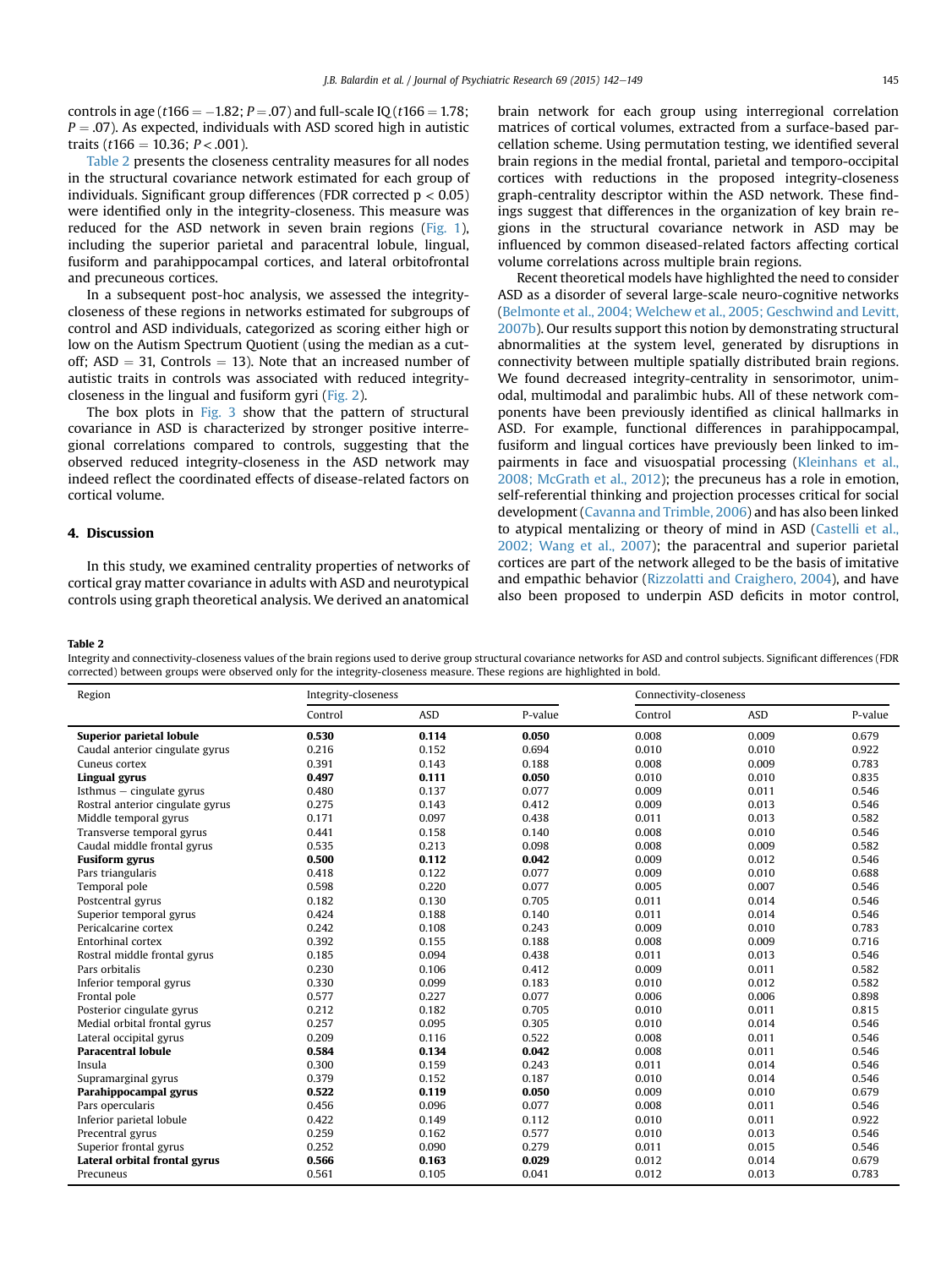<span id="page-4-0"></span>

Fig. 1. Brain regions with significant reductions in integrity-closeness in the structural covariance network estimated for the group of individuals with ASD (corrected pvalue < 0.05). The findings highlight an impaired central role of these regions in the context of the structural covariance network in ASD.



Fig. 2. Closeness centrality of regions in the covariance networks estimated for groups of neurotypical controls and individuals with ASD, with low AQ and high AQ. Note that the integrity-closeness of the lingual and fusiform cortices decreases significantly in the network derived from the group of control subjects with a high number of autistic traits.  $\mathsf{AQ} =$  Autism Spectrum Quotient score below the median.  $\mathsf{AQ}+$   $=$  Autism Spectrum Quotient score above the median. \*Control  $\mathsf{AQ} >$  Control  $\mathsf{AQ}+$ 



Fig. 3. Box plots of interregional cortical volume correlations across the ASD and control groups. The horizontal line near the middle of each box indicates the median, while the top and bottom borders of the box mark the 25th and 75th percentiles, respectively. The whiskers above and below the box mark the range of the distribution (maximum and minimum, respectively).

communication, and social abilities ([Kana et al., 2011](#page-6-0)); finally, the orbitofrontal cortex has been implicated in repetitive behavior ([Atmaca et al., 2007](#page-6-0)). Therefore, our study supports the notion that these network components are 'core' brain structures underlying ASD, and that interregional structural variations in these regions may mediate autistic behaviors and traits.

Our results, which point to a reduced integrity but no connectivity-closeness centrality of distributed hubs of the graymatter covariance networks of the brain in adults with ASD, can also be interpreted in light of existing previous evidence showing that spatial patterns of disease-specific gray-matter differences mirror normal functional connectivity and structural covariance patterns. For example, in neurodegenerative diseases, including Alzheimer disease, it was shown a spatial colocalization of regional atrophy with the topography of structural and functional brain networks ([Seeley et al., 2009\)](#page-7-0). In the ASD literature, previous studies have reported ASD-associated reductions in gray matter volume ([McAlonan et al., 2005\)](#page-6-0), and/or cortical thickness [\(Hyde](#page-6-0) [et al., 2010; Ecker et al., 2013a\)](#page-6-0) in similar regions as those highlighted in our study, and have also reported abnormalities in the white-matter tracts connecting these core regions ([Pugliese et al.,](#page-7-0) [2009; Bloemen et al., 2010\)](#page-7-0). Our current findings thus extend these prior regional neuroanatomical studies to the system level, although the neurobiological mechanisms linking morphological abnormalities and global network disorganization remain unknown. One possible interpretation of our findings is that patterns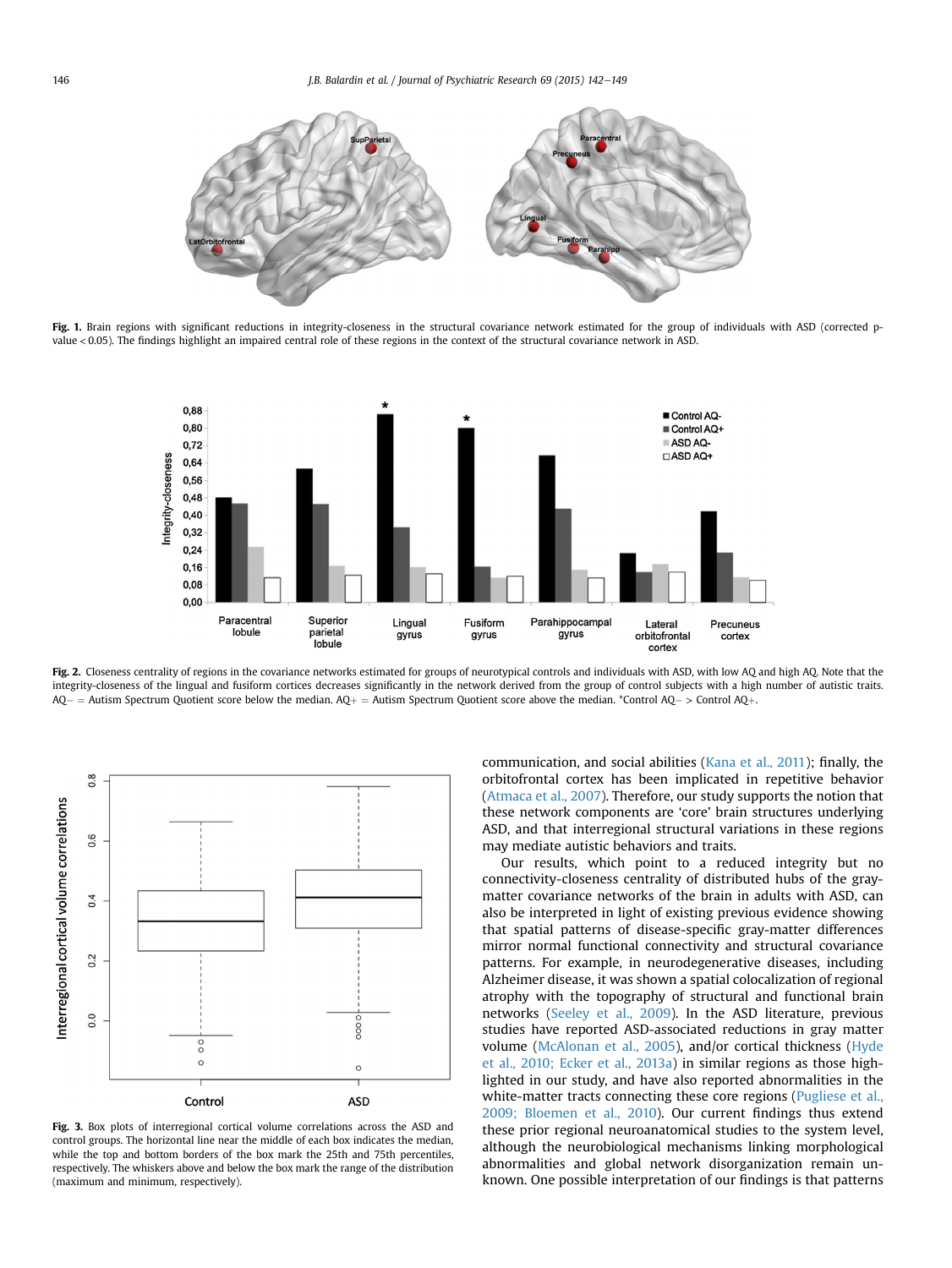of global network dysfunction arise as a result of gray matter abnormalities at the local level. For example, a recent study using proxy measures of the length of intra-area intrinsic cortico-cortical connectivity reported reductions in the wiring costs in ASD in regions that were also identified as being atypical in our study (i.e. the prefrontal, temporo-parietal and sensorimotor cortices) ([Ecker](#page-6-0) [et al., 2013b](#page-6-0)). These reduced cortico-cortical wiring costs (and potentially shorter intrinsic connections) may arise from a fundamentally different morphology of the brain in ASD [\(Nordahl et al.,](#page-7-0) [2007\)](#page-7-0), which in turn, can alter the topological organization of interregional gray-matter associations.

Although there remains substantial controversy regarding the nature of connectivity impairment in autism, with researchers arguing in favor of under-connectivity ([Abrams et al., 2013](#page-6-0)), overconnectivity ([Supekar et al., 2013](#page-7-0)) or unique patterns of both underconnectivity and over-connectivity depending on the brain region, our results might be viewed in light of under-connectivity models of ASD that are based on the notion of atypical network integration, e.g. between frontal and parietal nodes ([Just et al.,](#page-6-0) [2012; Rudie et al., 2012b\)](#page-6-0). According to network theory, the efficient integration within the brain is supported by nodes with high centrality that facilitate the convergence of neuronal signals from different sensory modalities or cognitive domains [\(Van den Heuvel](#page-6-0) [and Sporns, 2013\)](#page-6-0). It has also been suggested that these specialized brain hubs have anatomical and functional connections that can span longer distances, thus being more metabolically costly and particularly vulnerable to insults in comparison to non-hub regions ([Collin et al., 2014\)](#page-6-0). ASD may therefore reflect an atypical maturation of these hubs, and consequently, the reduced network integrity-centrality may indicate a preference of these network components for establishing local over global connections ([Courchesne and Pierce, 2005; Anderson et al., 2011](#page-6-0)), which may underpin many of the characteristically detail-oriented perceptual-cognitive styles observed in ASD [\(Happ](#page-6-0)é [and Frith, 2006](#page-6-0)).

It remains undetermined, however, if our observed pattern of hub disruption is a specific phenotype of ASD or whether it applies to all individuals on the autism spectrum. Indeed, a recent study ([Crossley et al., 2014](#page-6-0)) revealed that various distinct psychiatric and neurological disorders are associated with damage to hubs, and a disruption of these central brain regions may therefore be a common factor contributing to wider neural dysfunction. In this regard, it would be important to associate our metrics indexing hub dysfunction with different behavioral, cognitive, and clinical phenotypes of ASD. However, as we derived a covariance network for each group separately, rather than for individuals, inter-individual differences in symptom profiles could not be statistically linked to inter-individual differences in cortical networks. We therefore also explored covariance networks for subgroups of neurotypicals, and individuals with ASD, that were categorized according to the number of ASD traits. Significant reductions in the integritycloseness centrality of nodes in the visual cortices were associated with a greater number of ASD traits within the control but not ASD group, suggesting that subclinical features, which may also be observed in the general population, may also be expressed as differences in network organization. Future work is however needed to establish a more direct link between disruptions of hub nodes and the core clinical features of ASD.

An important future question for the presented results derived from the structural covariance analysis is also the extent to which the observed GM correlation network differences in ASD compare with those derived from other neuroimaging techniques, such as DTI or functional connectivity. Among the few studies that have examined alterations of local graph-theoretical metrics in ASD so far, one study using functional networks reported increased centrality for nodes within the occipital and sensorimotor networks, and reductions in the fronto-parietal and cingulo-opercular networks [\(Itahashi et al., 2014\)](#page-6-0). Another study suggested that ASD may have differences in the balance of local and global efficiency between functional and structural networks derived from diffusionweighted imaging during development [\(Rudie et al., 2012a\)](#page-7-0). However, node-centrality measures derived from different imaging modalities have yet to be compared in the context of ASD. Future investigations of this nature would thus provide important new insights into the highly inter-dependent nature of cortical structure and brain function, particularly in individuals with ASD, which show highly heterogeneous abnormalities in complex cognitive functions that are thought to result from subtle and spatially distributed neuroanatomical differences arising during development.

Our interpretation of the current findings must also consider that the neurobiological mechanisms that result in interregional gray-matter volumetric correlations are not fully understood. Previous investigations note that phenomena of structural covariance may be attributable to activity-related morphological plasticity (i.e. learning) ([McAlonan et al., 2005\)](#page-6-0). There are also suggestions about the contribution of heredity [\(Thompson et al., 2001](#page-7-0)) as well as environment-related plasticity [\(Draganski et al., 2004\)](#page-6-0). As ASD is a group of conditions in which both causative and phenotypic heterogeneity is a dominant theme [\(Abrahams and Geschwind, 2008\)](#page-6-0), it is therefore difficult to speculate about what specific factors may cause the shared neuroanatomical variation observed here. However, our findings lend further support to the notion that differences in brain anatomy can be captured by the structural organization of the brain [\(He et al., 2007](#page-6-0)).

The present study has some methodological limitations. First, we investigated the organization of structural covariance networks in a sample of high-functioning men diagnosed with the ADI-R as having ASD. As ASD is a spectrum condition, our sample therefore represents a specific subpopulation of the autistic phenotype and results might not generalize to other groups on the autism spectrum (eg, individuals with intellectual disability) or to females with the condition. Second, structural connectivity was inferred from measures of covariation among regional cortical volumes. Evidence suggests that the two constituents of gray matter volume (i.e. cortical thickness and surface area) have different cellular components and developmental determinants ([Rakic, 1988\)](#page-7-0). Future work is thus needed to determine which specific aspects of the cortical morphology are causing the observed differences in inter-regional structural covariance in ASD. In addition, the volumes of homologous regions were averaged across hemispheres, preventing us from examining laterality effects in network organization. Evidence suggests that an abnormal lateralization pattern of functional connectivity between language and default mode regions exists in ASD [\(Nielsen et al., 2014](#page-7-0)), but the extent to which these differences can be observed at the level of structural networks is currently unknown.

In conclusion, our results suggest that adults with ASD have a consistent pattern of decreased integrity-closeness centrality in multiple distributed cortical regions within the context of structural covariance networks, which is in agreement with theories of ASD as a brain disconnectivity/underconnectivity syndrome.

### Funding

This work was supported (1) by the Medical Research Council UK (G0400061 and G0800298), (2) by the Dr. Mortimer and Theresa Sackler Foundation, (3) by the EU-AIMS project (European Autism Interventions—a Multicentre Study for developing New Medications) receiving support from the Innovative Medicines Initiative Joint Undertaking under grant agreement no. 115300,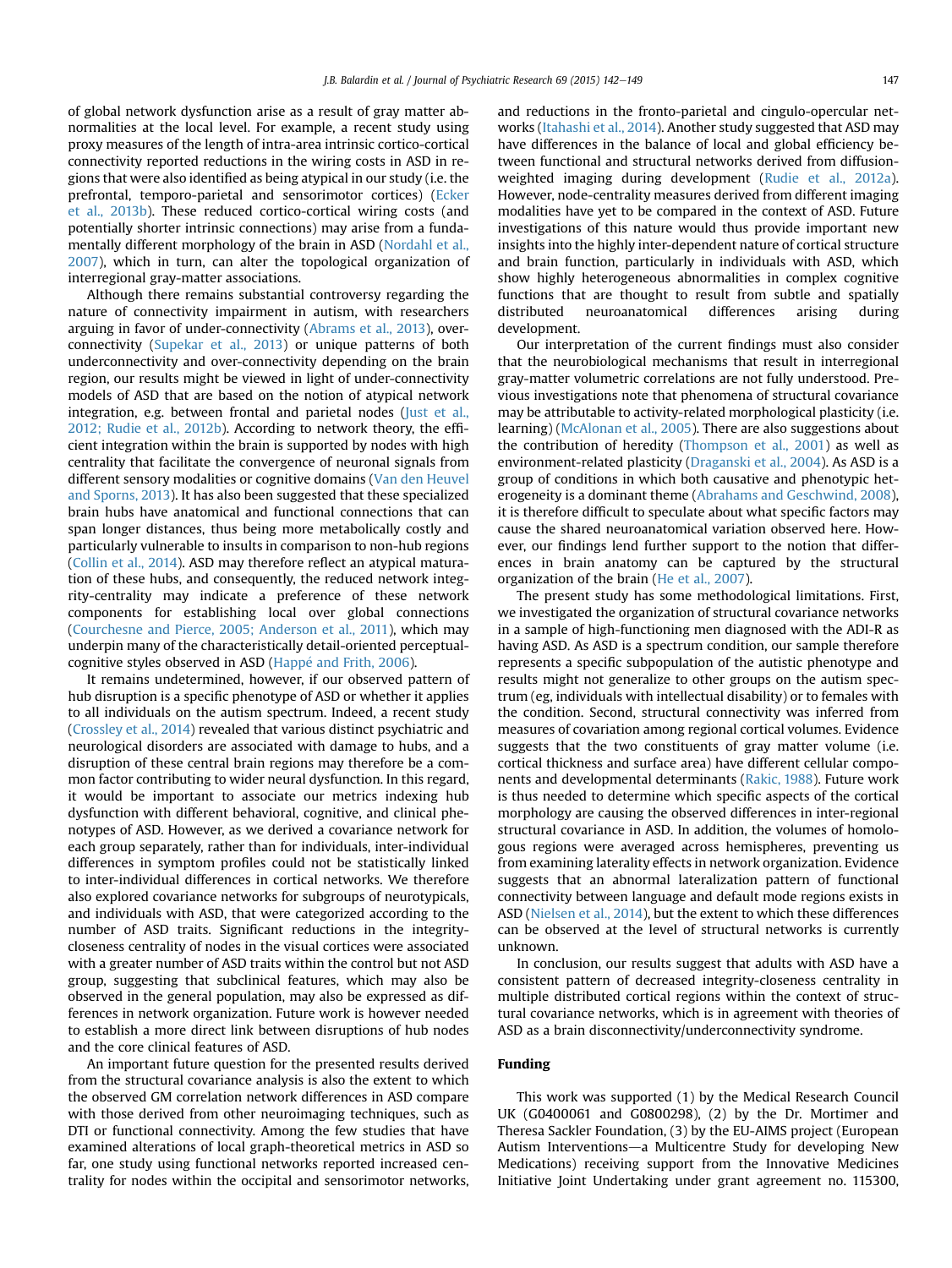<span id="page-6-0"></span>which includes financial contributions from the EU Seventh Framework Programme (FP7/2007-2013),  $(4)$  by the NIHR Biomedical Research Centre for Mental Health at King's College London, Institute of Psychiatry, and  $(5)$  by the South London  $\&$ Maudsley NHS Foundation Trust, and (6) by the Sao Paulo Research Foundation-FAPESP (J.R.S. Grant no. 2013/10498-6). J.B.B. receives a studentship from CAPES-Brazil. These funding sources had no involvement in the manuscript preparation.

#### Contributors

CE, DM, DA, CM, ED and MRC AIMS Consortium designed the study and wrote the protocol. MRC AIMS Consortium collected the data. JB, WEC, CE and JRS wrote the manuscript. JRS undertook the statistical analysis. All authors contributed to and have approved the final manuscript.

#### Conflicts of interest

None.

#### Acknowledgments

We are also grateful to those who agreed to be scanned and who gave their time so generously to this study.

#### References

- [Abrams, D.A., Lynch, C.J., Cheng, K.M., Phillips, J., Supekar, K., Ryali, S., et al., 2013 Jul](http://refhub.elsevier.com/S0022-3956(15)00236-8/sref1) [16. Underconnectivity between voice-selective cortex and reward circuitry in](http://refhub.elsevier.com/S0022-3956(15)00236-8/sref1) children with autism. Proc. Natl. Acad. Sci. U. S. A. 110 (29),  $12060 - 12065$ .
- [Abrahams, B.S., Geschwind, D.H., 2008 May. Advances in autism genetics: on the](http://refhub.elsevier.com/S0022-3956(15)00236-8/sref2) threshold of a new neurobiology. Nat. Rev. Genet.  $9(5)$ ,  $341-355$  $341-355$ .
- [Abrahams, B.S., Geschwind, D.H., 2010 Apr. Connecting genes to brain in the autism](http://refhub.elsevier.com/S0022-3956(15)00236-8/sref3) spectrum disorders. Arch. Neurol.  $67$  (4), 395-[399](http://refhub.elsevier.com/S0022-3956(15)00236-8/sref3).
- [Alexander-Bloch, A., Giedd, J.N., Bullmore, E., 2013a May. Imaging structural co](http://refhub.elsevier.com/S0022-3956(15)00236-8/sref4)[variance between human brain regions. Nat. Rev. Neurosci. 14 \(5\), 322](http://refhub.elsevier.com/S0022-3956(15)00236-8/sref4)-[336](http://refhub.elsevier.com/S0022-3956(15)00236-8/sref4).
- [Alexander-Bloch, A., Raznahan, A., Bullmore, E., Giedd, J., 2013b Feb 13. The](http://refhub.elsevier.com/S0022-3956(15)00236-8/sref5) [convergence of maturational change and structural covariance in human](http://refhub.elsevier.com/S0022-3956(15)00236-8/sref5) [cortical networks. J. Neurosci. Off. J. Soc. Neurosci. 33 \(7\), 2889](http://refhub.elsevier.com/S0022-3956(15)00236-8/sref5)-[2899](http://refhub.elsevier.com/S0022-3956(15)00236-8/sref5).
- [Anderson, J.S., Druzgal, T.J., Froehlich, A., DuBray, M.B., Lange, N., Alexander, A.L.,](http://refhub.elsevier.com/S0022-3956(15)00236-8/sref6) [et al., 2011 May. Decreased interhemispheric functional connectivity in autism.](http://refhub.elsevier.com/S0022-3956(15)00236-8/sref6) [Cereb. Cortex N. Y. N. 1991 21 \(5\), 1134](http://refhub.elsevier.com/S0022-3956(15)00236-8/sref6)-[1146](http://refhub.elsevier.com/S0022-3956(15)00236-8/sref6).
- [Atmaca, M., Yildirim, H., Ozdemir, H., Tezcan, E., Poyraz, A.K., 2007 Jan 30. Volu](http://refhub.elsevier.com/S0022-3956(15)00236-8/sref7)[metric MRI study of key brain regions implicated in obsessive-compulsive](http://refhub.elsevier.com/S0022-3956(15)00236-8/sref7) [disorder. Prog. Neuropsychopharmacol. Biol. Psychiatry 31 \(1\), 46](http://refhub.elsevier.com/S0022-3956(15)00236-8/sref7)-[52](http://refhub.elsevier.com/S0022-3956(15)00236-8/sref7).
- [Baron-Cohen, S., Wheelwright, S., Skinner, R., Martin, J., Clubley, E., 2001 Feb. The](http://refhub.elsevier.com/S0022-3956(15)00236-8/sref8) [autism-spectrum quotient \(AQ\): evidence from Asperger syndrome/high](http://refhub.elsevier.com/S0022-3956(15)00236-8/sref8)[functioning autism, males and females, scientists and mathematicians.](http://refhub.elsevier.com/S0022-3956(15)00236-8/sref8)<br>J. Autism Dev. Disord. 31 (1), 5–[17.](http://refhub.elsevier.com/S0022-3956(15)00236-8/sref8)
- [Bassett, D.S., Bullmore, E., Verchinski, B.A., Mattay, V.S., Weinberger, D.R., Meyer-](http://refhub.elsevier.com/S0022-3956(15)00236-8/sref9)[Lindenberg, A., 2008 Sep 10. Hierarchical organization of human cortical net](http://refhub.elsevier.com/S0022-3956(15)00236-8/sref9)[works in health and schizophrenia. J. Neurosci. Off. J. Soc. Neurosci. 28 \(37\),](http://refhub.elsevier.com/S0022-3956(15)00236-8/sref9) [9239](http://refhub.elsevier.com/S0022-3956(15)00236-8/sref9)-[9248](http://refhub.elsevier.com/S0022-3956(15)00236-8/sref9).
- [Belmonte, M.K., Allen, G., Beckel-Mitchener, A., Boulanger, L.M., Carper, R.A.,](http://refhub.elsevier.com/S0022-3956(15)00236-8/sref10) [Webb, S.J., 2004 Oct 20. Autism and abnormal development of brain connec](http://refhub.elsevier.com/S0022-3956(15)00236-8/sref10)[tivity. J. Neurosci. Off. J. Soc. Neurosci. 24 \(42\), 9228](http://refhub.elsevier.com/S0022-3956(15)00236-8/sref10)-[9231.](http://refhub.elsevier.com/S0022-3956(15)00236-8/sref10)
- [Bloemen, O.J.N., Deeley, Q., Sundram, F., Daly, E.M., Barker, G.J., Jones, D.K., et al.,](http://refhub.elsevier.com/S0022-3956(15)00236-8/sref11) [2010 Oct. White matter integrity in Asperger syndrome: a preliminary diffusion](http://refhub.elsevier.com/S0022-3956(15)00236-8/sref11) [tensor magnetic resonance imaging study in adults. Autism Res. Off. J. Int. Soc.](http://refhub.elsevier.com/S0022-3956(15)00236-8/sref11)
- [Autism Res. 3 \(5\), 203](http://refhub.elsevier.com/S0022-3956(15)00236-8/sref11)–[213.](http://refhub.elsevier.com/S0022-3956(15)00236-8/sref11)<br>[Bullmore, E., Sporns, O., 2009 Mar. Complex brain networks: graph theoretical](http://refhub.elsevier.com/S0022-3956(15)00236-8/sref12) [analysis of structural and functional systems. Nat. Rev. Neurosci. 10 \(3\),](http://refhub.elsevier.com/S0022-3956(15)00236-8/sref12) [186](http://refhub.elsevier.com/S0022-3956(15)00236-8/sref12)-[198](http://refhub.elsevier.com/S0022-3956(15)00236-8/sref12).
- Castelli, F., Frith, C., Happé, F., Frith, U., 2002 Aug. Autism, Asperger syndrome and [brain mechanisms for the attribution of mental states to animated shapes. Brain](http://refhub.elsevier.com/S0022-3956(15)00236-8/sref13) [J. Neurol. 125 \(Pt 8\), 1839](http://refhub.elsevier.com/S0022-3956(15)00236-8/sref13)-[1849.](http://refhub.elsevier.com/S0022-3956(15)00236-8/sref13)
- [Cavanna, A.E., Trimble, M.R., 2006 Mar. The precuneus: a review of its functional](http://refhub.elsevier.com/S0022-3956(15)00236-8/sref14) [anatomy and behavioural correlates. Brain J. Neurol. 129 \(Pt 3\), 564](http://refhub.elsevier.com/S0022-3956(15)00236-8/sref14)-[583](http://refhub.elsevier.com/S0022-3956(15)00236-8/sref14).
- [Collin, G., Sporns, O., Mandl, R.C.W., van den Heuvel, M.P., 2014 Sep. Structural and](http://refhub.elsevier.com/S0022-3956(15)00236-8/sref16) [functional aspects relating to cost and bene](http://refhub.elsevier.com/S0022-3956(15)00236-8/sref16)fit of rich club organization in the [human cerebral cortex. Cereb. Cortex N. Y. N. 1991 24 \(9\), 2258](http://refhub.elsevier.com/S0022-3956(15)00236-8/sref16)-[2267.](http://refhub.elsevier.com/S0022-3956(15)00236-8/sref16)
- [Courchesne, E., Pierce, K., 2005 Apr. Why the frontal cortex in autism might be](http://refhub.elsevier.com/S0022-3956(15)00236-8/sref17) [talking only to itself: local over-connectivity but long-distance disconnection.](http://refhub.elsevier.com/S0022-3956(15)00236-8/sref17) [Curr. Opin. Neurobiol. 15 \(2\), 225](http://refhub.elsevier.com/S0022-3956(15)00236-8/sref17)-[230](http://refhub.elsevier.com/S0022-3956(15)00236-8/sref17).

[Crossley, N.A., Mechelli, A., Scott, J., Carletti, F., Fox, P.T., McGuire, P., et al., 2014 Aug.](http://refhub.elsevier.com/S0022-3956(15)00236-8/sref18)

[The hubs of the human connectome are generally implicated in the anatomy of](http://refhub.elsevier.com/S0022-3956(15)00236-8/sref18) brain disorders. Brain J. Neurol. 137 (Pt 8),  $2382 - 2395$  $2382 - 2395$ .

- [Dale, A.M., Fischl, B., Sereno, M.I., 1999. Cortical Surface-based Analysis. I. Seg](http://refhub.elsevier.com/S0022-3956(15)00236-8/sref19)[mentation and Surface Reconstruction. Neuroimage. 1999 Academic Press.,](http://refhub.elsevier.com/S0022-3956(15)00236-8/sref19) [United States, pp. 179](http://refhub.elsevier.com/S0022-3956(15)00236-8/sref19)-[194](http://refhub.elsevier.com/S0022-3956(15)00236-8/sref19).
- [Deoni, S.C.L., Williams, S.C.R., Jezzard, P., Suckling, J., Murphy, D.G.M., Jones, D.K.,](http://refhub.elsevier.com/S0022-3956(15)00236-8/sref20) [2008 Apr 1. Standardized structural magnetic resonance imaging in multicentre](http://refhub.elsevier.com/S0022-3956(15)00236-8/sref20) [studies using quantitative T1 and T2 imaging at 1.5 T. NeuroImage 40 \(2\),](http://refhub.elsevier.com/S0022-3956(15)00236-8/sref20) [662](http://refhub.elsevier.com/S0022-3956(15)00236-8/sref20)-671
- Desikan, R.S., Ségonne, F., Fischl, B., Quinn, B.T., Dickerson, B.C., Blacker, D., et al., [2006 Jul 1. An automated labeling system for subdividing the human cerebral](http://refhub.elsevier.com/S0022-3956(15)00236-8/sref21) [cortex on MRI scans into gyral based regions of interest. NeuroImage 31 \(3\),](http://refhub.elsevier.com/S0022-3956(15)00236-8/sref21) [968](http://refhub.elsevier.com/S0022-3956(15)00236-8/sref21)-[980.](http://refhub.elsevier.com/S0022-3956(15)00236-8/sref21)
- [Draganski, B., Gaser, C., Busch, V., Schuierer, G., Bogdahn, U., May, A., 2004 Jan 22.](http://refhub.elsevier.com/S0022-3956(15)00236-8/sref22) [Neuroplasticity: changes in gray matter induced by training. Nature 427 \(6972\),](http://refhub.elsevier.com/S0022-3956(15)00236-8/sref22)  $311 - 312$  $311 - 312$ .
- [Ecker, C., Ginestet, C., Feng, Y., Johnston, P., Lombardo, M.V., Lai, M.-C., et al., 2013a](http://refhub.elsevier.com/S0022-3956(15)00236-8/sref23) [Jan. Brain surface anatomy in adults with autism: the relationship between](http://refhub.elsevier.com/S0022-3956(15)00236-8/sref23) [surface area, cortical thickness, and autistic symptoms. JAMA Psychiatry 70 \(1\),](http://refhub.elsevier.com/S0022-3956(15)00236-8/sref23)  $59 - 70.$  $59 - 70.$  $59 - 70.$
- [Ecker, C., Ronan, L., Feng, Y., Daly, E., Murphy, C., Ginestet, C.E., et al., 2013b Aug 6.](http://refhub.elsevier.com/S0022-3956(15)00236-8/sref24) [Intrinsic gray-matter connectivity of the brain in adults with autism spectrum](http://refhub.elsevier.com/S0022-3956(15)00236-8/sref24) [disorder. Proc. Natl. Acad. Sci. U. S. A. 110 \(32\), 13222](http://refhub.elsevier.com/S0022-3956(15)00236-8/sref24)-[13227.](http://refhub.elsevier.com/S0022-3956(15)00236-8/sref24)
- [Ecker, C., Spooren, W., Murphy, D.G.M., 2013c Apr. Translational approaches to the](http://refhub.elsevier.com/S0022-3956(15)00236-8/sref25) [biology of Autism: false dawn or a new era? Mol. Psychiatry 18 \(4\), 435](http://refhub.elsevier.com/S0022-3956(15)00236-8/sref25)-[442](http://refhub.elsevier.com/S0022-3956(15)00236-8/sref25).
- Ecker, C., Suckling, J., Deoni, S.C., Lombardo, M.V., Bullmore, E.T., Baron-Cohen. S., [et al., 2012. Brain anatomy and its relationship to behavior in adults with autism](http://refhub.elsevier.com/S0022-3956(15)00236-8/sref26) [spectrum disorder: a multicenter magnetic resonance imaging study. Arch. Gen.](http://refhub.elsevier.com/S0022-3956(15)00236-8/sref26) [Psychiatry. U. S. 195](http://refhub.elsevier.com/S0022-3956(15)00236-8/sref26)-[209.](http://refhub.elsevier.com/S0022-3956(15)00236-8/sref26)
- [Evans, A.C., 2013 Oct 15. Networks of anatomical covariance. NeuroImage 80,](http://refhub.elsevier.com/S0022-3956(15)00236-8/sref27) [489](http://refhub.elsevier.com/S0022-3956(15)00236-8/sref27)-504
- [Fischl, B., Dale, A.M., 2000 Sep 26. Measuring the thickness of the human cerebral](http://refhub.elsevier.com/S0022-3956(15)00236-8/sref28) [cortex from magnetic resonance images. Proc. Natl. Acad. Sci. U. S. A. 97 \(20\),](http://refhub.elsevier.com/S0022-3956(15)00236-8/sref28) [11050](http://refhub.elsevier.com/S0022-3956(15)00236-8/sref28)-[11055](http://refhub.elsevier.com/S0022-3956(15)00236-8/sref28)
- [Freeman, L.C., 1978. Centrality in social networks: conceptual clari](http://refhub.elsevier.com/S0022-3956(15)00236-8/sref67)fication. Soc. [Netw. 1, 215](http://refhub.elsevier.com/S0022-3956(15)00236-8/sref67)-[239](http://refhub.elsevier.com/S0022-3956(15)00236-8/sref67).
- [Geschwind, D.H., Levitt, P., 2007a Feb. Autism spectrum disorders: developmental](http://refhub.elsevier.com/S0022-3956(15)00236-8/sref29) [disconnection syndromes. Curr. Opin. Neurobiol. 17 \(1\), 103](http://refhub.elsevier.com/S0022-3956(15)00236-8/sref29)-[111.](http://refhub.elsevier.com/S0022-3956(15)00236-8/sref29)
- [Geschwind, D.H., Levitt, P., 2007b Feb. Autism spectrum disorders: developmental](http://refhub.elsevier.com/S0022-3956(15)00236-8/sref30) [disconnection syndromes. Curr. Opin. Neurobiol. 17 \(1\), 103](http://refhub.elsevier.com/S0022-3956(15)00236-8/sref30)-[111.](http://refhub.elsevier.com/S0022-3956(15)00236-8/sref30)
- [Hagmann, P., Cammoun, L., Gigandet, X., Meuli, R., Honey, C.J., Wedeen, V.J., et al.,](http://refhub.elsevier.com/S0022-3956(15)00236-8/sref31) [2008 Jul 1. Mapping the structural core of human cerebral cortex. PLoS Biol. 6](http://refhub.elsevier.com/S0022-3956(15)00236-8/sref31) [\(7\), e159.](http://refhub.elsevier.com/S0022-3956(15)00236-8/sref31)
- Happé, F., Frith, U., 2006 Jan. The weak coherence account: detail-focused cognitive [style in autism spectrum disorders. J. Autism Dev. Disord. 36 \(1\), 5](http://refhub.elsevier.com/S0022-3956(15)00236-8/sref32)-[25](http://refhub.elsevier.com/S0022-3956(15)00236-8/sref32).
- [He, Y., Chen, Z.J., Evans, A.C., 2007 Oct. Small-world anatomical networks in the](http://refhub.elsevier.com/S0022-3956(15)00236-8/sref33) [human brain revealed by cortical thickness from MRI. Cereb. Cortex N. Y. N.](http://refhub.elsevier.com/S0022-3956(15)00236-8/sref33) [1991 17 \(10\), 2407](http://refhub.elsevier.com/S0022-3956(15)00236-8/sref33)-[2419](http://refhub.elsevier.com/S0022-3956(15)00236-8/sref33).
- [Van den Heuvel, M.P., Sporns, O., 2013 Dec. Network hubs in the human brain.](http://refhub.elsevier.com/S0022-3956(15)00236-8/sref34) [Trends Cogn. Sci. 17 \(12\), 683](http://refhub.elsevier.com/S0022-3956(15)00236-8/sref34)-[696.](http://refhub.elsevier.com/S0022-3956(15)00236-8/sref34)
- [Hyde, K.L., Samson, F., Evans, A.C., Mottron, L., 2010 Apr. Neuroanatomical differ](http://refhub.elsevier.com/S0022-3956(15)00236-8/sref35)[ences in brain areas implicated in perceptual and other core features of autism](http://refhub.elsevier.com/S0022-3956(15)00236-8/sref35) [revealed by cortical thickness analysis and voxel-based morphometry. Hum.](http://refhub.elsevier.com/S0022-3956(15)00236-8/sref35) [Brain Mapp. 31 \(4\), 556](http://refhub.elsevier.com/S0022-3956(15)00236-8/sref35)-[566.](http://refhub.elsevier.com/S0022-3956(15)00236-8/sref35)
- [Itahashi, T., Yamada, T., Watanabe, H., Nakamura, M., Jimbo, D., Shioda, S., et al.,](http://refhub.elsevier.com/S0022-3956(15)00236-8/sref36) [2014. Altered network topologies and hub organization in adults with autism: a](http://refhub.elsevier.com/S0022-3956(15)00236-8/sref36) [resting-state fMRI study. PloS One 9 \(4\), e94115.](http://refhub.elsevier.com/S0022-3956(15)00236-8/sref36)
- [Just, M.A., Keller, T.A., Malave, V.L., Kana, R.K., Varma, S., 2012 Apr. Autism as a](http://refhub.elsevier.com/S0022-3956(15)00236-8/sref37) [neural systems disorder: a theory of frontal-posterior underconnectivity.](http://refhub.elsevier.com/S0022-3956(15)00236-8/sref37) [Neurosci. Biobehav. Rev. 36 \(4\), 1292](http://refhub.elsevier.com/S0022-3956(15)00236-8/sref37)-[1313.](http://refhub.elsevier.com/S0022-3956(15)00236-8/sref37)
- [Kana, R.K., Wadsworth, H.M., Travers, B.G., 2011 Jan. A systems level analysis of the](http://refhub.elsevier.com/S0022-3956(15)00236-8/sref38) [mirror neuron hypothesis and imitation impairments in autism spectrum dis](http://refhub.elsevier.com/S0022-3956(15)00236-8/sref38)[orders. Neurosci. Biobehav. Rev. 35 \(3\), 894](http://refhub.elsevier.com/S0022-3956(15)00236-8/sref38)-[902](http://refhub.elsevier.com/S0022-3956(15)00236-8/sref38).
- [Kleinhans, N.M., Richards, T., Sterling, L., Stegbauer, K.C., Mahurin, R., Johnson, L.C.,](http://refhub.elsevier.com/S0022-3956(15)00236-8/sref39) [et al., 2008 Apr. Abnormal functional connectivity in autism spectrum disorders](http://refhub.elsevier.com/S0022-3956(15)00236-8/sref39) [during face processing. Brain J. Neurol. 131 \(Pt 4\), 1000](http://refhub.elsevier.com/S0022-3956(15)00236-8/sref39)-[1012](http://refhub.elsevier.com/S0022-3956(15)00236-8/sref39).
- [Lerch, J.P., Worsley, K., Shaw, W.P., Greenstein, D.K., Lenroot, R.K., Giedd, J., et al.,](http://refhub.elsevier.com/S0022-3956(15)00236-8/sref40) [2006 Jul 1. Mapping anatomical correlations across cerebral cortex \(MACACC\)](http://refhub.elsevier.com/S0022-3956(15)00236-8/sref40) [using cortical thickness from MRI. NeuroImage 31 \(3\), 993](http://refhub.elsevier.com/S0022-3956(15)00236-8/sref40)-[1003](http://refhub.elsevier.com/S0022-3956(15)00236-8/sref40).
- [Lord, C., Rutter, M., Le Couteur, A., 1994. Autism diagnostic interview-revised: a](http://refhub.elsevier.com/S0022-3956(15)00236-8/sref41) [revised version of a diagnostic interview for caregivers of individuals with](http://refhub.elsevier.com/S0022-3956(15)00236-8/sref41) [possible pervasive developmental disorders. J. Autism Dev. Disord. 24 \(5\),](http://refhub.elsevier.com/S0022-3956(15)00236-8/sref41) [659](http://refhub.elsevier.com/S0022-3956(15)00236-8/sref41)-[685.](http://refhub.elsevier.com/S0022-3956(15)00236-8/sref41)
- [McAlonan, G.M., Cheung, C., Cheung, V., Wong, N., Suckling, J., Chua, S.E., 2009.](http://refhub.elsevier.com/S0022-3956(15)00236-8/sref42) [Differential effects on white-matter systems in high-functioning autism and](http://refhub.elsevier.com/S0022-3956(15)00236-8/sref42) [Asperger's syndrome. Psychol. Med. Engl. 1885](http://refhub.elsevier.com/S0022-3956(15)00236-8/sref42)-[1893.](http://refhub.elsevier.com/S0022-3956(15)00236-8/sref42)
- [McAlonan, G.M., Cheung, V., Cheung, C., Suckling, J., Lam, G.Y., Tai, K.S., et al., 2005.](http://refhub.elsevier.com/S0022-3956(15)00236-8/sref43) [Mapping the brain in autism. A voxel-based MRI study of volumetric differences](http://refhub.elsevier.com/S0022-3956(15)00236-8/sref43) [and intercorrelations in autism. Brain Engl. 268](http://refhub.elsevier.com/S0022-3956(15)00236-8/sref43)-[276.](http://refhub.elsevier.com/S0022-3956(15)00236-8/sref43)
- [McGrath, J., Johnson, K., Ecker, C., O'Hanlon, E., Gill, M., Gallagher, L., et al., 2012 Oct.](http://refhub.elsevier.com/S0022-3956(15)00236-8/sref44) [Atypical visuospatial processing in autism: insights from functional connec](http://refhub.elsevier.com/S0022-3956(15)00236-8/sref44)[tivity analysis. Autism Res. Off. J. Int. Soc. Autism Res. 5 \(5\), 314](http://refhub.elsevier.com/S0022-3956(15)00236-8/sref44)–[330.](http://refhub.elsevier.com/S0022-3956(15)00236-8/sref44)<br>[Mechelli, A., Friston, K.J., Frackowiak, R.S., Price, C.J., 2005 Sep 7. Structural covari-](http://refhub.elsevier.com/S0022-3956(15)00236-8/sref45)
- [ance in the human cortex. J. Neurosci. Off. J. Soc. Neurosci. 25 \(36\), 8303](http://refhub.elsevier.com/S0022-3956(15)00236-8/sref45)-[8310](http://refhub.elsevier.com/S0022-3956(15)00236-8/sref45).
- [Mesulam, M.M., 1998 Jun. From sensation to cognition. Brain J. Neurol. 121 \(Pt 6\),](http://refhub.elsevier.com/S0022-3956(15)00236-8/sref46)